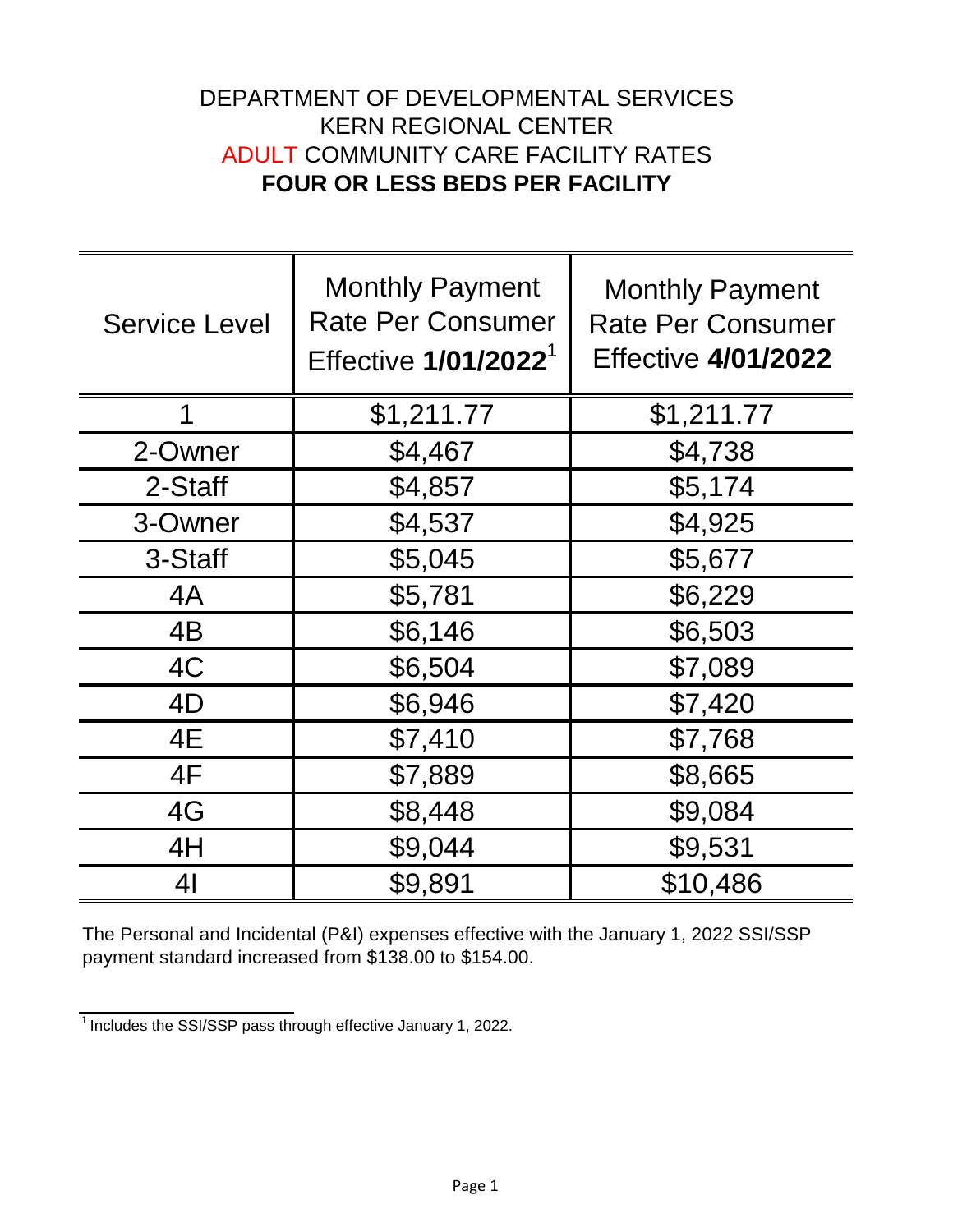## DEPARTMENT OF DEVELOPMENTAL SERVICES KERN REGIONAL CENTER ADULT COMMUNITY CARE FACILITY RATES **FIVE OR SIX BEDS PER FACILITY**

| <b>Service Level</b> | <b>Monthly Payment</b><br><b>Rate Per Consumer</b><br>Effective 1/01/2022 <sup>1</sup> | <b>Monthly Payment</b><br><b>Rate Per Consumer</b><br><b>Effective 4/01/2022</b> |
|----------------------|----------------------------------------------------------------------------------------|----------------------------------------------------------------------------------|
| 1                    | \$1,211.77                                                                             | \$1,211.77                                                                       |
| 2-Owner              | \$3,095                                                                                | \$3,437                                                                          |
| 2-Staff              | \$3,377                                                                                | \$3,752                                                                          |
| 3-Owner              | \$3,696                                                                                | \$4,214                                                                          |
| 3-Staff              | \$4,060                                                                                | \$4,754                                                                          |
| 4A                   | \$4,645                                                                                | \$5,193                                                                          |
| 4B                   | \$4,985                                                                                | \$5,448                                                                          |
| 4C                   | \$5,324                                                                                | \$6,046                                                                          |
| 4D                   | \$5,720                                                                                | \$6,343                                                                          |
| 4E                   | \$6,163                                                                                | \$6,675                                                                          |
| 4F                   | \$6,612                                                                                | \$7,553                                                                          |
| 4G                   | \$7,120                                                                                | \$7,934                                                                          |
| 4H                   | \$7,682                                                                                | \$8,355                                                                          |
| 41                   | \$8,476                                                                                | \$9,299                                                                          |

The Personal and Incidental (P&I) expenses effective with the January 1, 2022 SSI/SSP payment standard increased from \$138.00 to \$154.00.

 $\frac{1}{1}$  Includes the SSI/SSP pass through effective January 1, 2022.